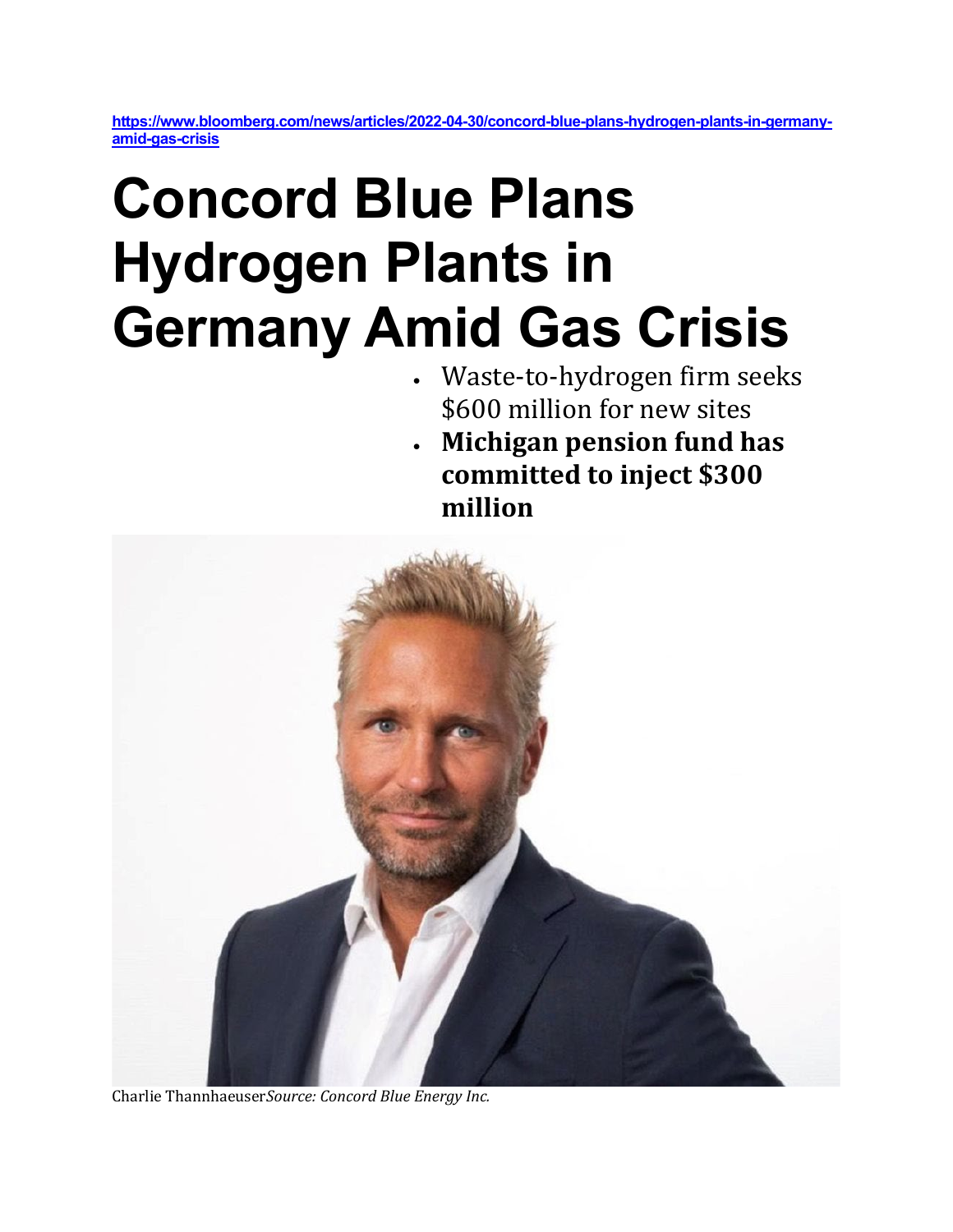By [Eyk Henning](https://www.bloomberg.com/authors/ATKcxqTE1Cg/eyk-henning) April 30, 2022, 8:00 AM GMT+2

[@eyk\\_henning](https://www.twitter.com/eyk_henning) **[In this article](https://www.bloomberg.com/quote/1253234D:US)**

[1253234D](https://www.bloomberg.com/quote/1253234D:US) [CONCORD](https://www.bloomberg.com/quote/1253234D:US) BLUE ENERGY INC Private [Company](https://www.bloomberg.com/quote/1253234D:US)

Waste-to-hydrogen technology firm [Concord](https://www.bloomberg.com/quote/1253234D:US) Blue Energy Inc. is seeking about \$600 million to expand in Germany as the country rushes to replace Russian gas with new sources of energy and meet climate-change targets.

The company, with dual headquarters in Los Angeles and Dusseldorf, aims to build five power plants in Germany's industrial Northwest, founder and Chief Executive Officer Charlie Thannhaeuser said in an interview.

The plants would have a combined capacity of 23,400 tons of green hydrogen -- enough to power 3,200 hydrogen trucks with annual mileage of 100,000 kilometers.

The investment underscores the urgency in Europe's shift to green energy as ongoing tensions over the war in Ukraine continue to push gas and oil prices higher. The crisis added steam to the energy transition Germany was undertaking as part of its plan to cut greenhouse emissions by more than half by 2030.

Investors, though, are still cautious about hydrogen investments, according to Thannhaeuser.

"Most financial investors are only willing to invest only after we have agreements to sell our hydrogen in place," he said. "Potential buyers want us to build the plants first."